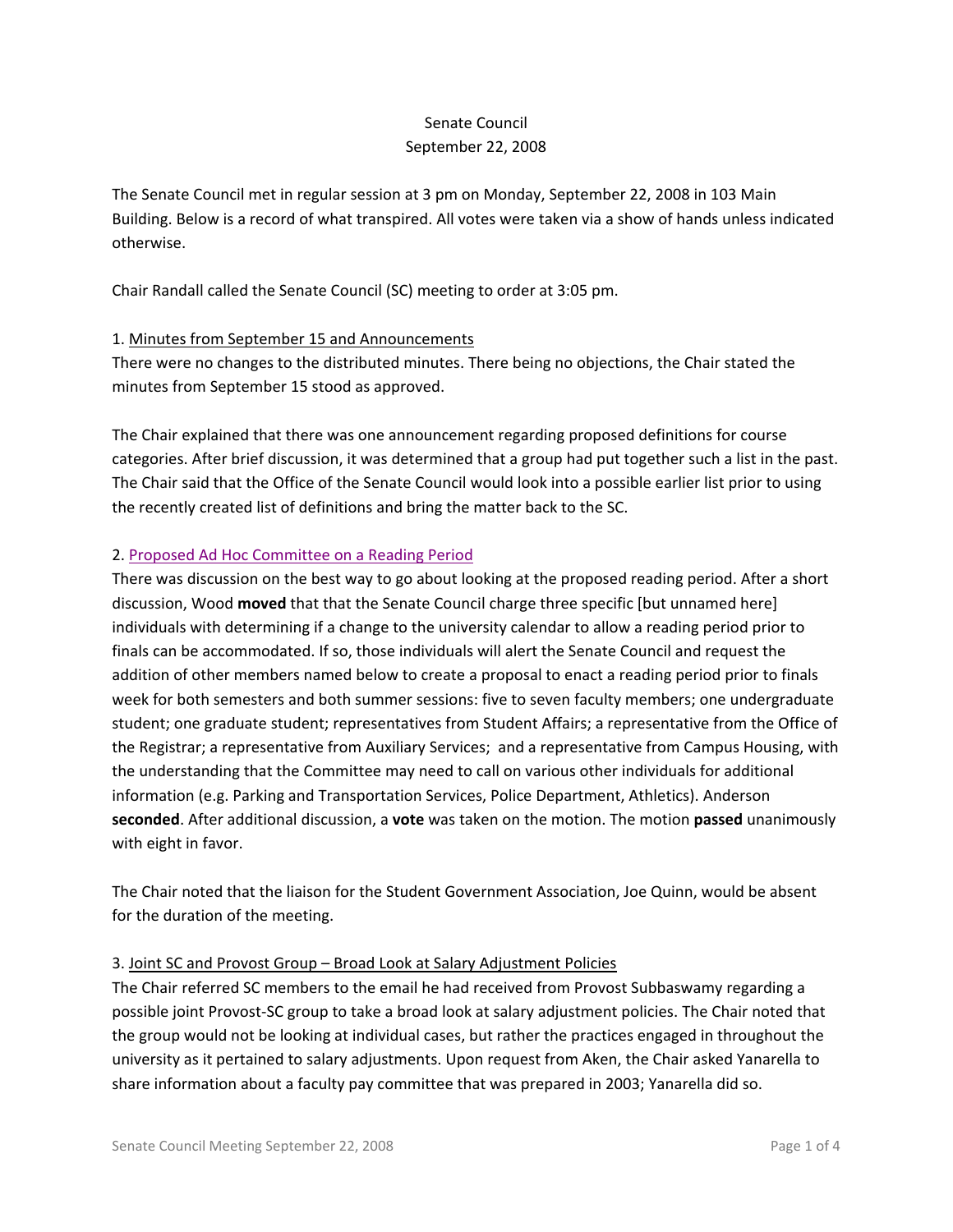There was some confusion about what the charge to the committee would be, along with some concerns about appropriateness. SC members decided on a list of eight names of possible faculty members for the committee. SC members offered a couple of additional suggestions for the committee and instructed such information to be transmitted to Provost Subbaswamy. The Chair requested that Provost's Liaison Greissman clarify certain aspects of the committee's scope with Provost Subbaswamy and report back to the SC.

### 4. Academic Approval Process Work Group – Proposed Membership and Charge

The Chair reminded SC members that during the most recent meeting, the SC approved the concept of a work group to look at the academic approvals process. The current matter at hand would be to determine the work group's charge and membership. There was extensive discussion about both issues.

With the help of other SC members in wordsmithing, Chappell **moved** to approve the following charge to the ad hoc Academic Approval Process work group (AAP):

> After gaining an understanding of the existing curricular approval process, the Academic Approval Process work group is charged with describing the manner by which course and program proposals might be processed in a more efficient manner by the University Senate.

Michael **seconded**. After additional discussion, a **vote** was taken and the motion **passed** unanimously. After the vote, the Chair realized that the work group's membership was not explicitly part of the motion. There being no objections, he ruled that the membership, which included faculty, staff and administrators, as discussed by the SC was also approved.

# 5. Proposed Change to *Senate Rules 1.3.1.2.A.2* [\(Election of SC Members\)](http://www.uky.edu/USC/New/files/report%20to%20senate%20council%2020080227_sc%20elec.pdf)

The Chair invited the chair of the Senate's Rules and Elections Committee, Michael, to explain the proposal. Michael said that there was a complex two- or three-step process by which SC members were elected. After having given these rules a few years to operate, it was concluded that it would be best to simplify and clarify the process; the election was thus changed to a one-round process.

Piascik **moved** to approve the changes to *SR 1.3.1.2.A.2* and send them to the Senate with a positive recommendation, to be effective immediately. Swanson **seconded**. There was some discussion about statistical probability of problems with the revised language.

After discussion ceased, the Chair called for a **vote** on the **motion**, which **passed** unanimously with eight in favor.

### 6. [Proposed Change to](http://www.uky.edu/USC/New/files/report%20to%20senate%20council%2020080227_fac%20trustee%20ballot.pdf) *Senate Rules 1.5.2*

Michael explained that second change pertained to the faculty trustee election – language in the *Senate Rules* (*SR*) specifically permitted a brief biosketch and photo in the second round of voting, but not the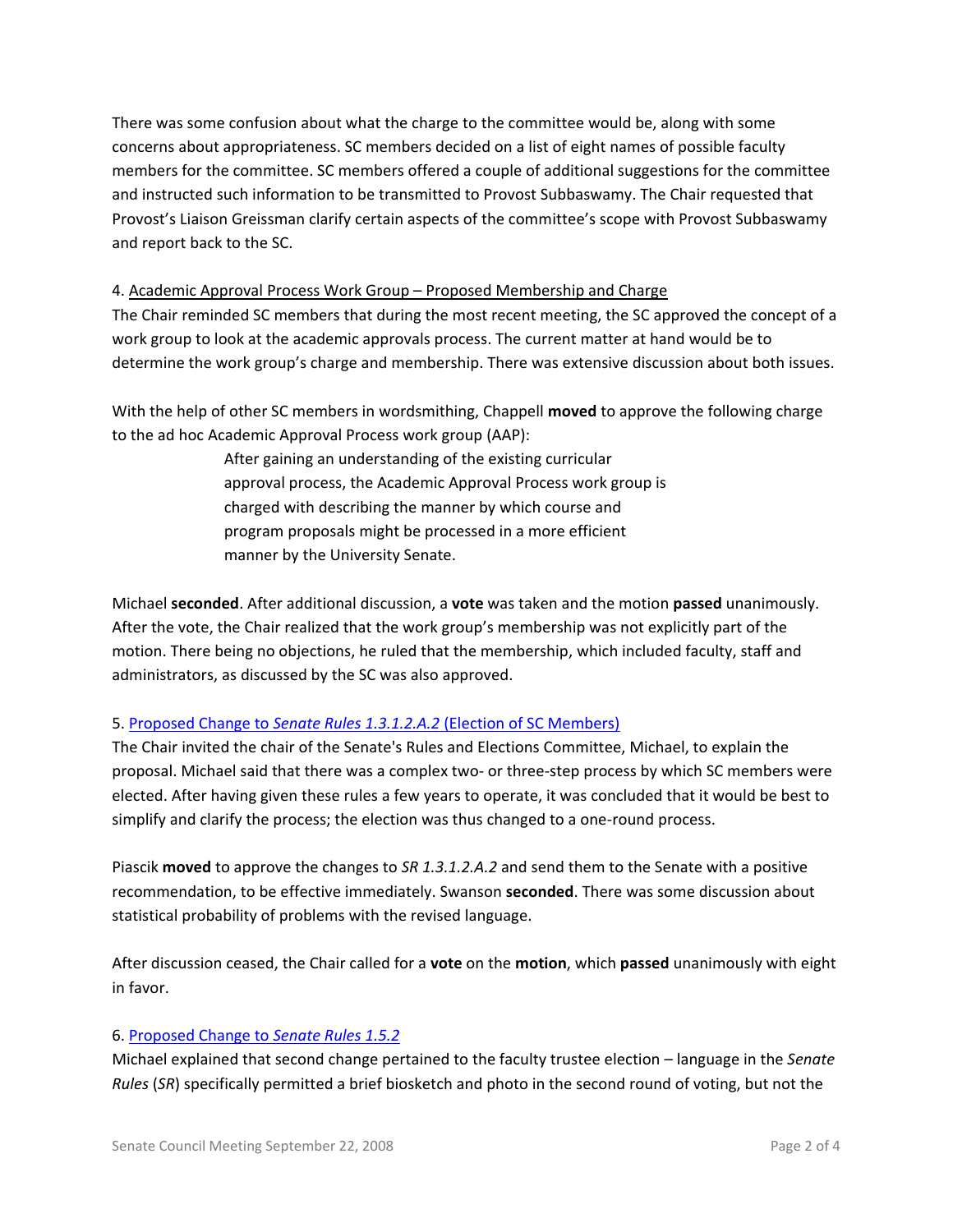first. Michael reported that he had received numerous complaints from voters about the lack of a photo and biosketch during the initial round of voting.

After some discussion about the stricken language in *SR 1.5.2.C*, Michael agreed to restore the language and add a phrase to indicate that a photo could be included on the ballot. This would make it explicitly clear that the biosketch was required in both rounds, and that a photo and statement, while optional, were also appropriate for both rounds.

Chappell **moved** to send the proposed revisions from the Senate's Rules and Elections Committee, including the revisions to the language to restore the stricken [by the Senate's Rules and Elections Committee] first sentence of *SR 1.5.2.C*, and the addition of language to that sentence to allow a photo be sent to the Senate with a positive recommendation, to be effective immediately. Anderson **seconded**. There being no further discussion, a **vote** was taken and the motion **passed** unanimously with eight in favor.

The Chair noted that there was sufficient time remaining in the meeting to hear an update from Greissman regarding recent changes to the *Administrative Regulations* (*AR*). Greissman referred SC members to his handout and explained that the revised AR II-1.0-1 Parts I – III contained the following two substantive changes: 1. six (and not three) letters from outside reviewers, with at least four of the six from letter writers selected by the educational unit administrator selected independently of the candidate; and 2. academic area advisory committees will be asked by the Provost to submit letters of evaluation only in cases for which the unit/college-level opinions are clearly mixed. Area committees are permitted to submit letters - positive or negative - on cases not identified by the Provost. Greissman referred to this as "Version A." These two aspects were the only substantive changes made to the policy, although there were other changes made to reflect the provost organizational model and make the existing regulations more readable.

Greissman explained that certain aspects of the Top 20 Faculty Policies document that was circulated met with almost universal disagreement – those items (substitution of majority written statement instead of individually written letters and a change to a third- or fourth-year review instead of in the second year) were not pursued.

Greissman referred to a "Version B" – this contained all the aspects of Version A, but also included the following aspects: a tenure-eligible faculty employee is entitled to [only] one comprehensive tenure review, to be conducted no later than the next-to-last year of the probationary period; terms articulated for reconsideration in the terminal year of a negative tenure decision; the Dean of the Graduate School will no longer be required to write letters of evaluation on promotion and tenure cases; and educational unit faculties will be required to establish written statements on disciplinary-based evidences that constitute excellence in areas of activity assigned to the unit faculty. (Richard noted that the last two items would be accomplished only through a change to the *Governing Regulations*.)